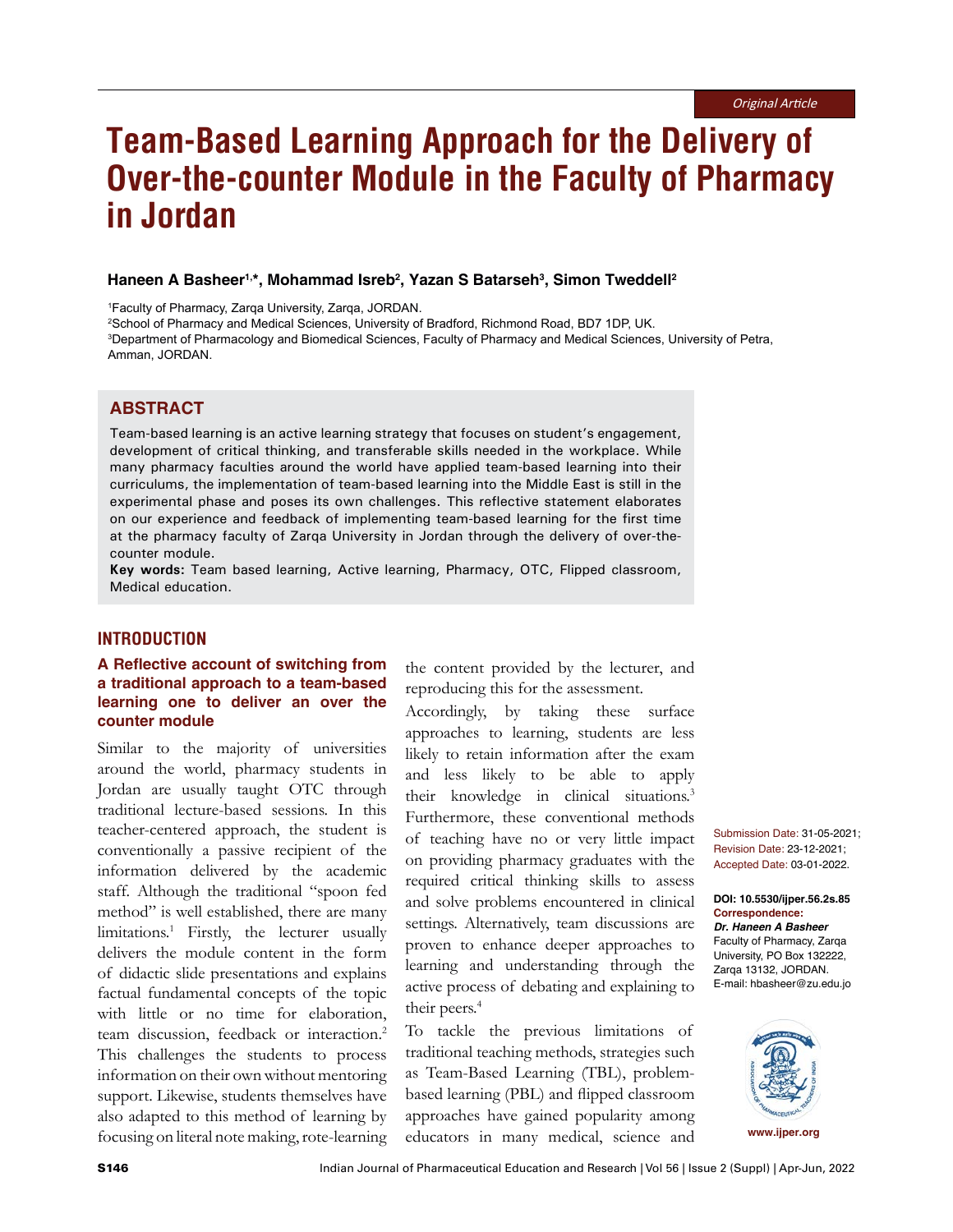pharmacy schools all over the world in the last few vears.<sup>5,6</sup>

In most of these learning and teaching strategies, class time is used more efficiently to discuss and apply the fundamental knowledge to solve real life problems through active learning that employs higher cognitive and critical thinking skills.7,8

# **Why do we need clinical reasoning in the pharmacy curriculum?**

The importance of community pharmacists' role in diagnosing and advising patients on minor ailments, guiding them to proper medication use and prescribing over the counter (OTC) medications has been recognized by health systems globally. This has encouraged the deregulation of more prescription drugs to OTC in many countries. Therefore, along with the easy access to community pharmacies, pharmacists are obliged not only to have the required knowledge of medicines but also the appropriate clinical reasoning skills to make optimal diagnosis and prescribing decisions.<sup>9,10</sup>

Indeed, pharmacy students study OTC medications in several modules during their study for the bachelor of pharmacy degree, including dedicated OTC modules to provide the students with the clinical knowledge needed, without focusing on application of this knowledge in clinical situations.11 The traditional way of teaching is successful in delivering content to students, however, it fails neither to promote deep learning nor to develop their problem-solving skills.<sup>12,13</sup>

While other medical fields focus on developing clinical reasoning skills in their curriculum, a significant number of pharmacy schools are still dictating structured questioning techniques based on mnemonic acronyms and fundamental pathophysiology.14

PBL has been successfully used to develop clinical reasoning skills in pharmacy students.<sup>15</sup> In PBL, students are supplied with or bring in their own assignments and cases to the class to allow for clinical reasoning to be applied through discussion and analytical thinking.<sup>11</sup> Despite that, PBL has a number of limitations: - (1) it is time and resource intensive, (2) it relies on the motivation and preparation level of each student to bring in real clinical problems, (3) it lacks robust evaluation tools and (4) it could result in inconsistency in knowledge acquisition.16,17

On the other hand, TBL is an alternative and a more structured active and collaborative approach to learning that is less resource intensive, guarantees higher levels of cognitive learning as well as development of personal skills such as teamwork, leadership and communication.18,19 TBL was developed as an interactive

learning and teaching strategy in the late 1970s by Michaelsen, since then TBL has been implemented and developed in many educational institutions including medical and pharmacy faculties.<sup>20,21</sup>

The TBL approach to learning can be divided into 3 main steps.<sup>22</sup> :  $-$  (1) students individually prepare a pre-assigned topic before class, (2) assurance of students' readiness to apply their new knowledge through the use of individual and team assessments, (Readiness Assurance Process) and (3) application of this knowledge to solve real world problems in teams (Application Exercises). Members of each team are selected by the teacher to avoid friends forming intra-team groups. They are usually between 5-7 members in each team and are usually kept the same for an academic year or even longer. This allows team spirit to develop and for team members to learn to work together.<sup>23</sup>

# **MATERIALS AND METHODS**

### **Using TBL within the pharmacy faculty at Zarqa University**

The traditional lecture-based teaching method has been used in the faculty of pharmacy at Zarqa University since it was established in 2010. Therefore, it was decided to investigate the feasibility of adapting a new approach for the delivery of the curriculum. After a comprehensive literature review on interactive methods, TBL was chosen for the delivery of the OTC module. It was decided to verify and identify the benefits and challenges of adopting this new learning strategy by implementing TBL in one of the two groups of students taking the OTC module in the academic year 2018-2019 and subsequently comparing data from the two groups. The modules in the Jordanian education system have a 'credit hours' weight based on the number of contact learning hours with academic staff. The system allows students to select their modules based mainly on having passed prerequisite modules and each student having no more than 18 credit hours per semester. Furthermore, class size is limited to 40 students; hence the need for multiple parallel timetabled sessions for students to select from. Although the delivery of those sessions sometimes requires more academic staff to deliver the session, they have the same learning outcomes, and the same teaching material is used. Furthermore, the assessments are the same and are scheduled for all students of the cohort at the same time.

In this study the OTC module was delivered in two separate groups taught by two different academics each delivering the material to one cohort of the students. It was agreed that one group will learn through TBL while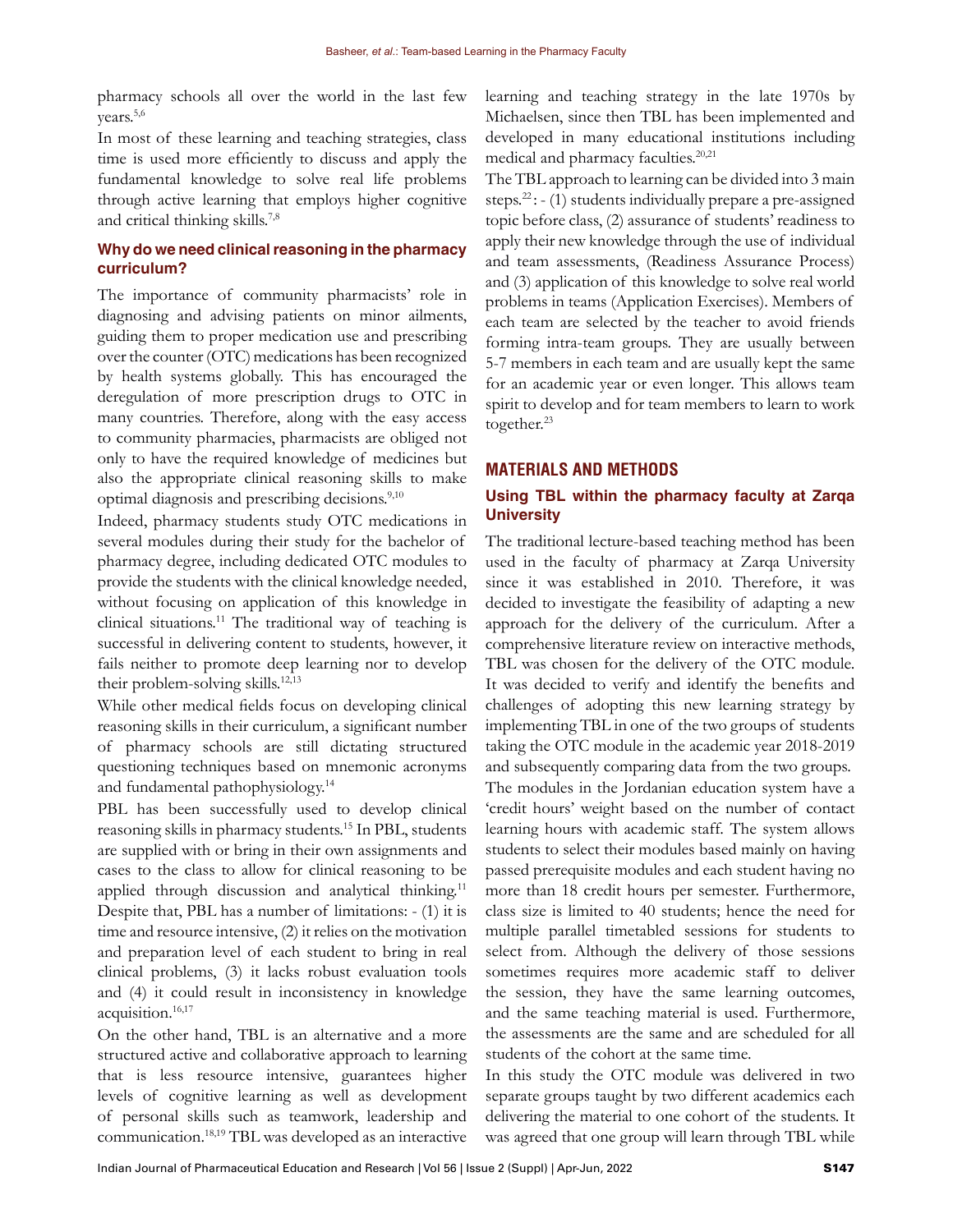

**Figure 1: Box and Whisker plot of students' GPA in both TBLbased and lecture-based classes.**

The middle line of the box represents the median. The x in the box represents the average. The bottom line of the box represents the 1st quartile. The top line of the box represents the 3rd quartile. The whiskers (vertical lines) extend to the minimum value and maximum value of the GPA for each class. There is an outlier low GPA for one student in the TBL class (50.1). The number of students is 27 in TBL-based class and 22 in lecture-based class.

the other group will continue to use traditional didactic lectures. This arrangement provided a control group to evaluate the relative performance of the students in the two groups to verify any advantage or disadvantage of TBL.

It should be noted that our students chose their OTC group at the beginning of the year without any prior knowledge of the method of delivery. Moreover, the Grade Point Average (GPA) from previous years shows no significant difference between the two groups in terms of student's profile of results hence confirming a random student distribution with comparable academic level (Figure 1).

#### **RESULTS**

#### **TBL Implementation**

In view of the fact that none of our academic staff had any previous experience of TBL, the decision was made to reach out to expert international colleagues to learn from their experience. The School of Pharmacy at University of Bradford (UoB) has pioneered the delivery of the pharmacy curriculum through TBL in the UK starting in  $2012<sup>24</sup>$  The pharmacy curriculum at UoB was designed to be delivered predominately via TBL in purpose-built learning spaces designed for optimum TBL delivery.25

The decision to implement TBL at Zarqa University was made after visiting UoB to observe TBL in action. This was followed by a training workshop at Zarqa University in the faculty of pharmacy on TBL delivered by a visiting member of staff from UoB with experience in delivering TBL. After that, it was clear that the experience of TBL in UoB could not be simply replicated at Zarqa University and a more gradual approach to adoption should be followed. After deliberation with UoB staff it was agreed to form a joint team between the two universities to conduct this study, design the methodology and evaluate the outcomes.

The delivery of TBL had to fit within the usual credit hour timetable constraints designed for the traditional style of delivery and ensure synchronization with the other lecture-based group. The OTC module is taught as two one-hour lectures per week. University regulation dictates that same material should be delivered to all students registered on the module; therefore, we were required to use the same set of presentation slides in PowerPoint format as our pre-reading notes for the TBL class. This is different to the comprehensive reading pack that is usually provided to students at UoB.

The notes were uploaded onto our virtual learning environment (Moodle), a week in advance and students were expected to come prepared before the sessions. The first session was dedicated to the individual and team readiness assurance "quiz". This test is referred to as the Readiness Assurance Process or RAP in TBL literature, but the team decided to keep the name "quiz" commonly used in Jordan to refer to short tests other than the main exams). The test was conducted using an online learning games platform; Kahoot.

Multiple Choice Questions (MSQs) were projected on the screen, one at a time, for 0.5-2 min (pre-determined by the staff according to the length and difficulty level of the question). The remaining time was displayed to the students, so they are aware of the timing for each question. Individual students used their mobile phone to choose their answer. Once the individual quiz was finished, the team was challenged with an immediate on-screen feedback using the same set of MCQs used in the individual quiz. Teams discussed the answers to each question as it is projected on the screen and decided on a team answer that is then selected using the mobile phone of the team leader. The question is displayed for 1-2 min followed by a quick facilitated discussion between the teams to explain the rationale for the correct answer (1-2 min). The team exercise serves to facilitate the peer learning and helps team members to explain the rationale to each other to reach a consensus .The benefits of peer learning are well known to enhance student's accuracy after peer discussion, improve information retention, build up new knowledge, encourage student's attendance and reduce failure rate.<sup>26</sup>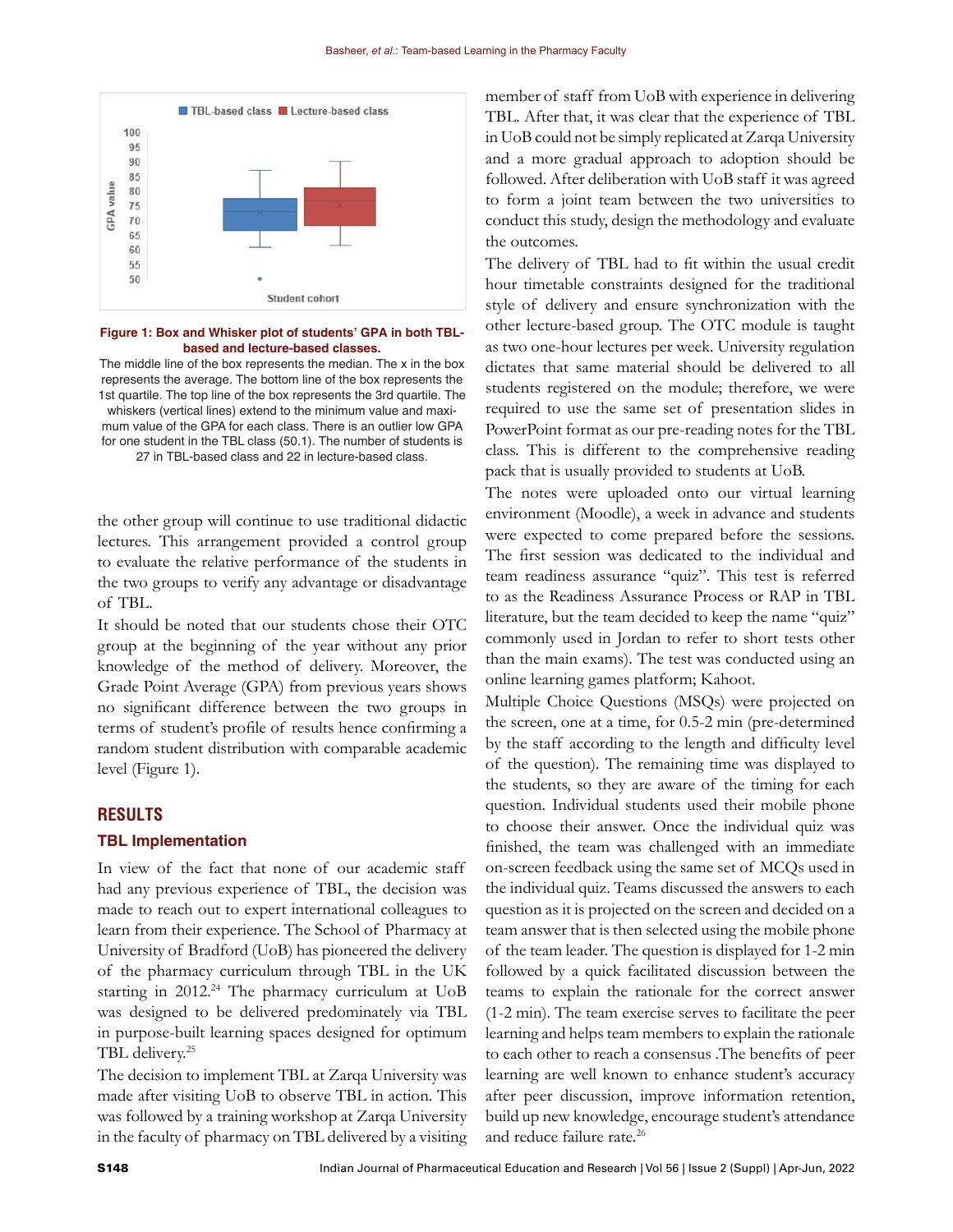

**Figure 2: The weekly TBL cycle.** Pre-reading materials are released a week in advance (represented here by week 0).

The second session was reserved for the Application Exercise (AE). This session was designed with the 4S concepts of TBL; same and significant problem, specific defined choice and simultaneous reveal of teams' answers.27 In each AE session a case is presented to the students with up to 10 subsections on differential diagnosis, treatment, referral, OTC options, counseling, and drug-drug interaction. The members of each team discuss each subsection of the patient case, make a collaborative decision on the outcome of each and simultaneously display their chosen answer by writing the letter that corresponds to their choice on a piece of paper. Teams are called upon to summarize the rationale for their decision and justify their answers during a lecturer facilitated discussion between the teams. The lecturer then reveals the preferred answers and summarizes the rationale (Figure 2).

#### **DISCUSSION**

The benefits of TBL in delivering clinical reasoning, critical thinking and enhancing student interaction was appreciated by the staff in our faculty of pharmacy following the introductory workshop delivered to us by UoB staff. Nonetheless, the response from faculty members was divided into those in favor and those against. The lecturers who did not support the implementation of TBL reasoned that our students are not used to being independent learners and TBL could be a step too far resulting in negative outcomes without delivering the main objectives of the module.

Nonetheless, I felt that TBL is worth experimenting with because of all the benefits that our students could gain using such an active and collaborative learning strategy. I was very excited to try something new and innovative but also unsure of students' response and outcomes. However, as I had some previous experience with group work through case studies in pharmacology modules, I felt more confident about the TBL process and with the support I had from the qualified TBL teachers from UoB, I made the decision to deliver the OTC module using TBL.

On the first lecture, the module outline and TBL process was explained to the students. I was filled with dread seeing student resistance with many of them challenging the process. The students protested: "*We will not have time to prepare the pre-reading material before every session*", "*if we are going to learn the topics by ourselves, what is the point of coming to the class?*" "*It is a waste of time*". Expecting a push back, I managed to stay firm and emphasized the benefits of TBL and the reported student satisfaction from the experience of my colleagues at UoB. Finally, I asked the students to give TBL a go first before revisiting the discussion again after 3 weeks.

During the first couple of lectures, I could feel the anxiety and fear from most students. Nonetheless, a few students expressed excitement and positive body language especially while using the Kahoot software. During the first weeks, I had many students asking about the marking system and how these quizzes/ case studies will be evaluated. The concern was mostly about marks as I did not explain to the students that TBL will only have 10% of their final grade in the module because; (1) I want to see what effort they would put in regardless of the marking system, (2) To be able to conduct a comparison study between the TBL class and the traditional class of the OTC module, through interviews and through their final exam performance (worth 90% of the final grade). Typically, students are fixated on passing their modules and are, therefore, averse to change and new learning approaches if they are perceived to jeopardize their chances of success. It was essential therefore to emphasize that TBL implementation has always been linked with an increase in student's engagement and attainment. Moreover, I assured students that the effort they put into these quizzes will count towards their final grade without elaborating on the weighting to keep them motivated.

In addition, students were encouraged to ask questions prior to each topic each week if they needed any clarification on the assigned topic or needed help to understand the pre-reading material.

Some of the challenges encountered while observing the students in group discussions was that a small number of students were not participating in the team discussion, either out of shyness or lack of preparation before the class. To solve this, I told my students that a new student will be selected randomly from the fastest team to answer the question after the discussion time; this in fact increased the student's interaction with each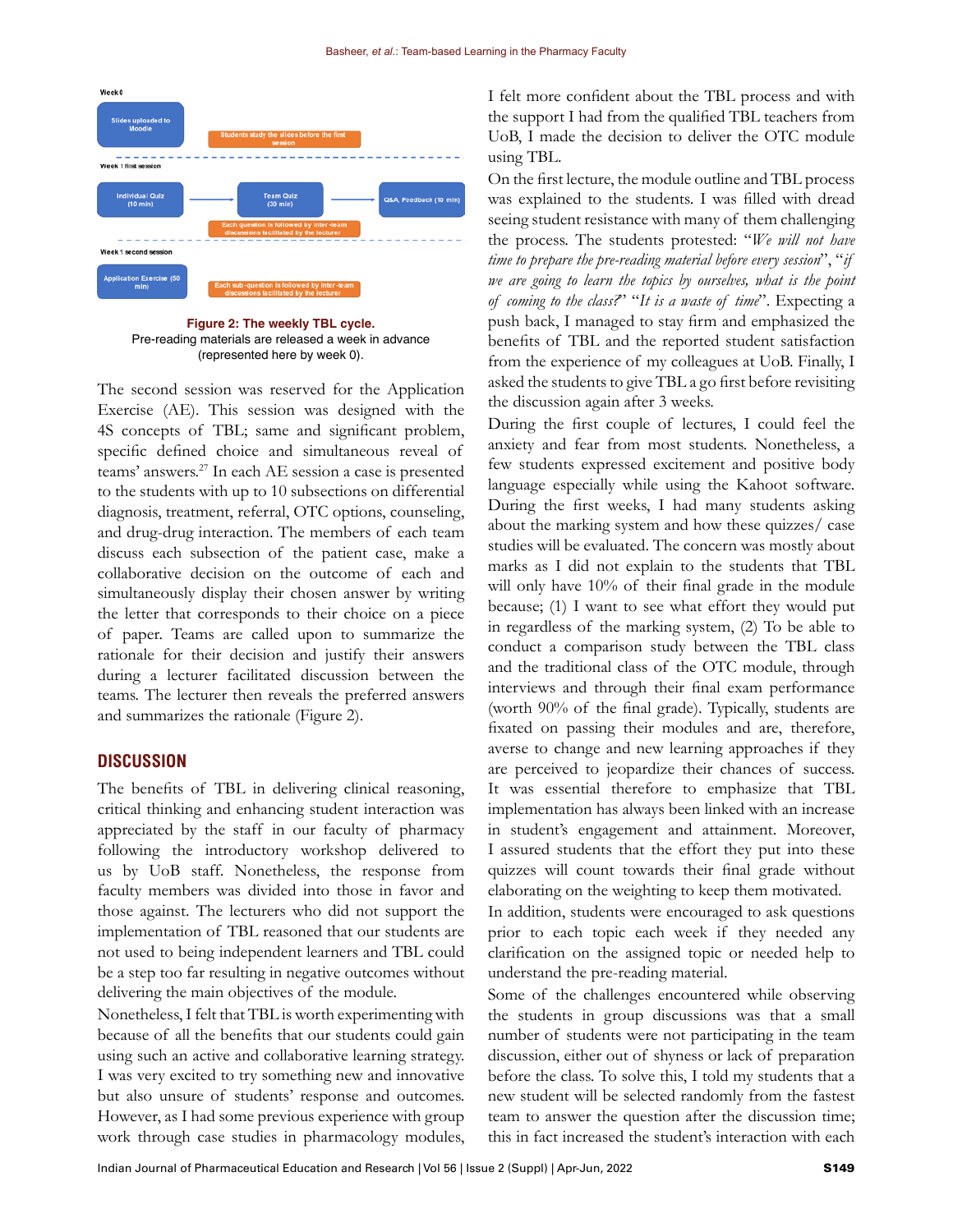other because they wanted to be fully prepared as they felt accountable to their own team members. Another challenge was to encourage male students to interact with their teams; as team members were mostly female. Male students requested to work in a separate group but were told that the teams were set up randomly and they should attempt to interact with their fellow female colleagues. Consequently, I established a moderator for each team, based on individual quiz performance, to be responsible for intra-team discussion and to ensure each member contributed towards the final answer. The moderator was also responsible to display the team's chosen answer when called upon to do so by the facilitator. Moderators were changed each week during the module based on the previous week's individual quiz results. This increased students' performance in individual quizzes as they competed not only as teams but within the team itself during the individual quizzes. Observing the students working together to solve the quizzes and the case studies throughout the whole semester was really encouraging. As time passed by, I felt that students were enjoying the classes of this module more than other modules. This was clear from the positive atmosphere in the room and students' body language and verbal feedback; "*I'm having fun*", "*I like this method"*, "*I do not need to study as much after the topic is completed*", "*I can retain a lot of the information*".

Overall, the average performance of the students was higher in the TBL class compared to the traditional class (students results will be published in detail in a follow up paper). In addition, clinical reasoning skills were improved with time as better explanation of differential diagnosis and therapeutic choices were given by the students.

A unique challenge for the students in this study stemmed from the structure of the exams in Jordan. Generally, each module has three major assessment (First, Second and Final). The First and Second exams are at weeks 5 and 9 of the semester and each contributes 20% to the final mark of the module. The attendance of students, therefore, was lower during the exams period as the student were not prepared for the topic and therefore did not attend the class. This has affected the team performance in general, as fewer members were present.

The overall TBL experience was positive for most of the aspects, including student performance, engagement, development of critical thinking and clinical reasoning as well as teamwork skills. The concern that our students would not be prepared to adapt to independent learning style was unfounded. Moreover, the traditional barrier to interaction between the genders was quickly overcome as students were motivated to collaborate to score better grades. However, some technical issues should be addressed in the future to enhance and enrich the TBL experience. These can be summarized by the lack of suitable TBL classroom equipped with dedicated polling hardware and software as well as internet connected devices to allow students to conduct their own research during the application exercise sessions. In this regard by the time this reflective paper was written, a TBL classroom was developed in our faculty to support this teaching method. Furthermore, peer evaluation is an important aspect of TBL whereby students ask their peers to provide them with feedback on their performance as a team member (e.g., attendance, preparation, participation, collaborative skills, etc.,) via an evaluation form. Due to time constraints this was not performed during this TBL experience. Therefore, in subsequent iterations peer evaluation should be included as part of the module design to improve their experiences of teamwork and ensure team members can develop these collaborative skills during the module.

# **CONCLUSION**

TBL can enhance pharmacy student's engagement and critical thinking skills. Therefore, it should be incorporated into the pharmacy curriculum at Zarqa University to achieve the intended outcomes of development and application of clinical reasoning skills. However, the faculty's curriculum should be adjusted to allow such learning process to take place, as interaction and attendance was impacted during First and Second exam weeks.

# **CONFLICT OF INTEREST**

The authors declare no conflict of interest.

#### **ABBREVIATIONS**

**TBL:** Team-Based Learning; **PBL:** Problem-based learning; **OTC:** Over the counter; **UoB:** University of Bradford; **AE:** Application Exercise; **GPA:** Grade Point Average.

#### **REFERENCES**

- 1. McKay J, Kember D. Spoon Feeding leads to Regurgitation: a better diet can result in more digestible learning outcomes. Higher Educ Res Dev. 1997;16(1):55-67. doi: 10.1080/0729436970160105.
- 2. Blouin RA, Joyner PU, Pollack GM. Preparing for a Renaissance in pharmacy education: the need, opportunity, and capacity for change. Am J Pharm Educ. 2008;72(2):42-. doi: 10.5688/aj720242, PMID 18483607.
- 3. Anderson HG, Jr., Frazier L, Anderson SL, Stanton R, Gillette C, Broedel-Zaugg K, Yingling K. Comparison of pharmaceutical calculations learning outcomes achieved within a traditional lecture or flipped classroom